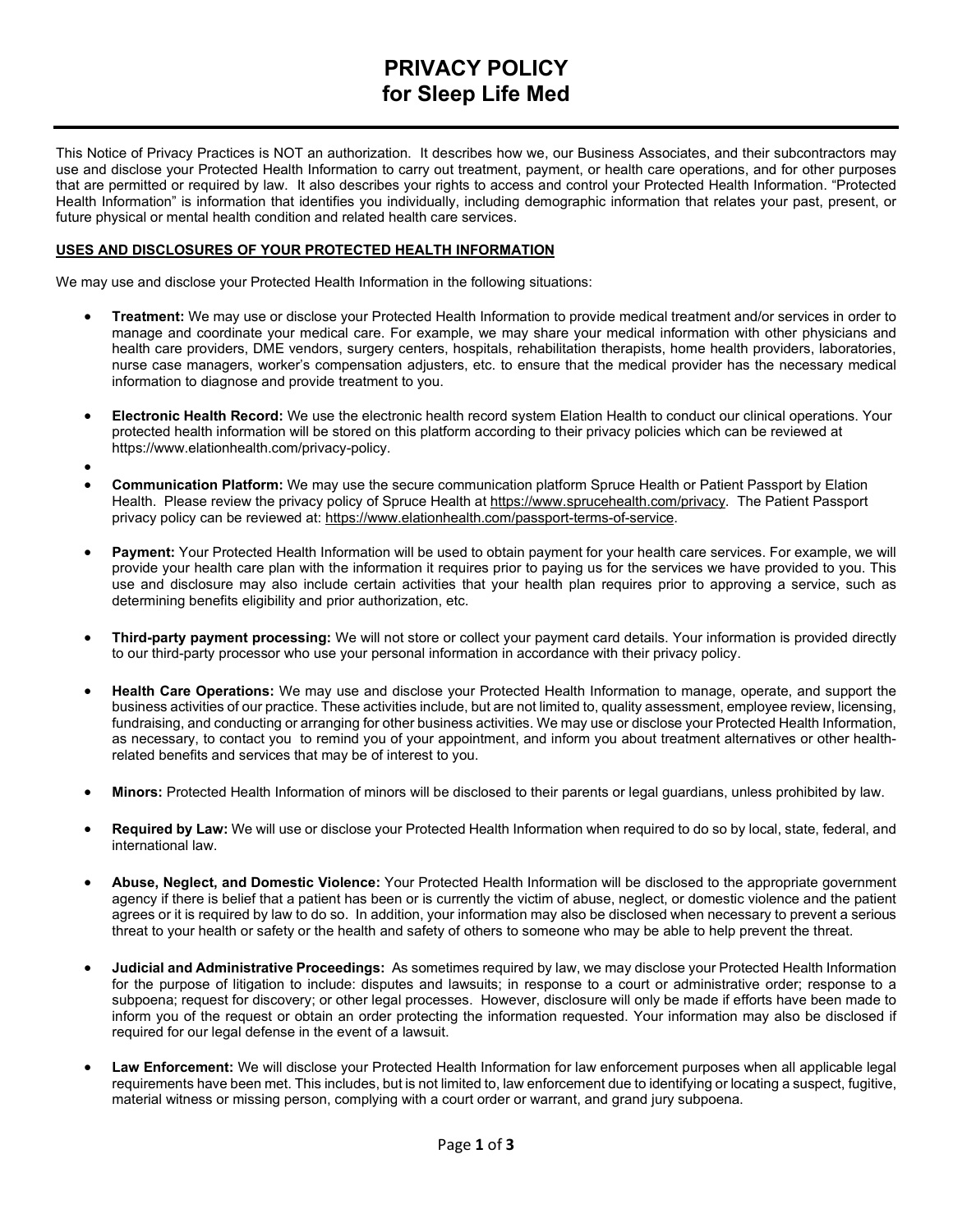- **Coroners and Medical Examiners:** We disclose Protected Health Information to coroners and medical examiners to assist in the fulfillment of their work responsibilities and investigations.
- **Public Health:** Your Protected Health Information may be disclosed and may be required by law to be disclosed for public health risks. This includes: reports to the Food and Drug Administration (FDA) for the purpose of quality and safety of an FDA-regulated product or activity; to prevent or control disease; report births and deaths; report child abuse and/or neglect; reporting of reactions to medications or problems with health products; notification of recalls of products; reporting a person who may have been exposed to a disease or may be at risk of contracting and/or spreading a disease or condition.
- **Health Oversight Activities:** We may disclose your Protected Health Information to a health oversight agency for audits, investigations, inspections, licensures, and other activities as authorized by law.
- **Inmates:** If you are or become an inmate of a correctional facility or under the custody of the law, we may disclose Protected Health Information to the correctional facility if the disclosure is necessary for your institutional health care, to protect your health and safety, or to protect the health and safety of others within the correctional facility.
- **Military, National Security, and other Specialized Government Functions:** If you are in the military or involved in national security or intelligence, we may disclose your Protected Health Information to authorized officials.
- **Worker's Compensation:** We will disclose only the Protected Health Information necessary for Worker's Compensation in compliance with Worker's Compensation laws. This information may be reported to your employer and/or your employer's representative regarding an occupational injury or illness.
- **Practice Ownership Change:** If our medical practice is sold, acquired, or merged with another entity, your protected health information will become the property of the new owner. However, you will still have the right to request copies of your records and have copies transferred to another physician.
- **Breach Notification Purposes:** If for any reason there is an unsecured breach of your Protected Health Information, we will utilize the contact information you have provided us with to notify you of the breach, as required by law. In addition, your Protected Health Information may be disclosed as a part of the breach notification and reporting process.
- **Research:** Your Protected Health Information may be disclosed to researchers for the purpose of conducting research when the research has been approved by an Institutional Review or Privacy Board and in compliance with law governing research.
- **Business Associates:** We may disclose your Protected Health Information to our business associates who provide us with services necessary to operate and function as a medical practice. We will only provide the minimum information necessary for the associate(s) to perform their functions as it relates to our business operations. For example, we may use a separate company to process our billing or transcription services that require access to a limited amount of your health information. Please know and understand that all of our business associates are obligated to comply with the same HIPAA privacy and security rules in which we are obligated. Additionally, all of our business associates are under contract with us and committed to protect the privacy and security of your Protected Health Information.
- **Website:** Privacy practices pertaining to the websit[e www.sleeplifemed.com](http://www.sleeplifemed.com/) can be found on the website.

## **USES AND DISCLOSURES IN WHICH YOU HAVE THE RIGHT TO OBJECT AND OPT OUT**

- **Communication with family and/or individuals involved in your care or payment of your care:** Unless you object, disclosure of your Protected Health Information may be made to a family member, friend, or other individual involved in your care or payment of your care in which you have identified.
- **Disaster:** In the event of a disaster, your Protected Health Information may be disclosed to disaster relief organizations to coordinate your care and/or to notify family members or friends of your location and condition. Whenever possible, we will provide you with an opportunity to agree or object.

#### **PROTECTED HEALTH INFORMATION AND YOUR RIGHTS**

The following are statements of your rights, subject to certain limitations, with respect to your Protected Health Information:

• **You have the right to inspect and copy your Protected Health Information (reasonable fees may apply):** Pursuant to your written request, you have the right to inspect and copy your Protected Health Information in paper or electronic format. We have up to 30 days to provide the Protected Health Information and may charge a fee for the associated costs.